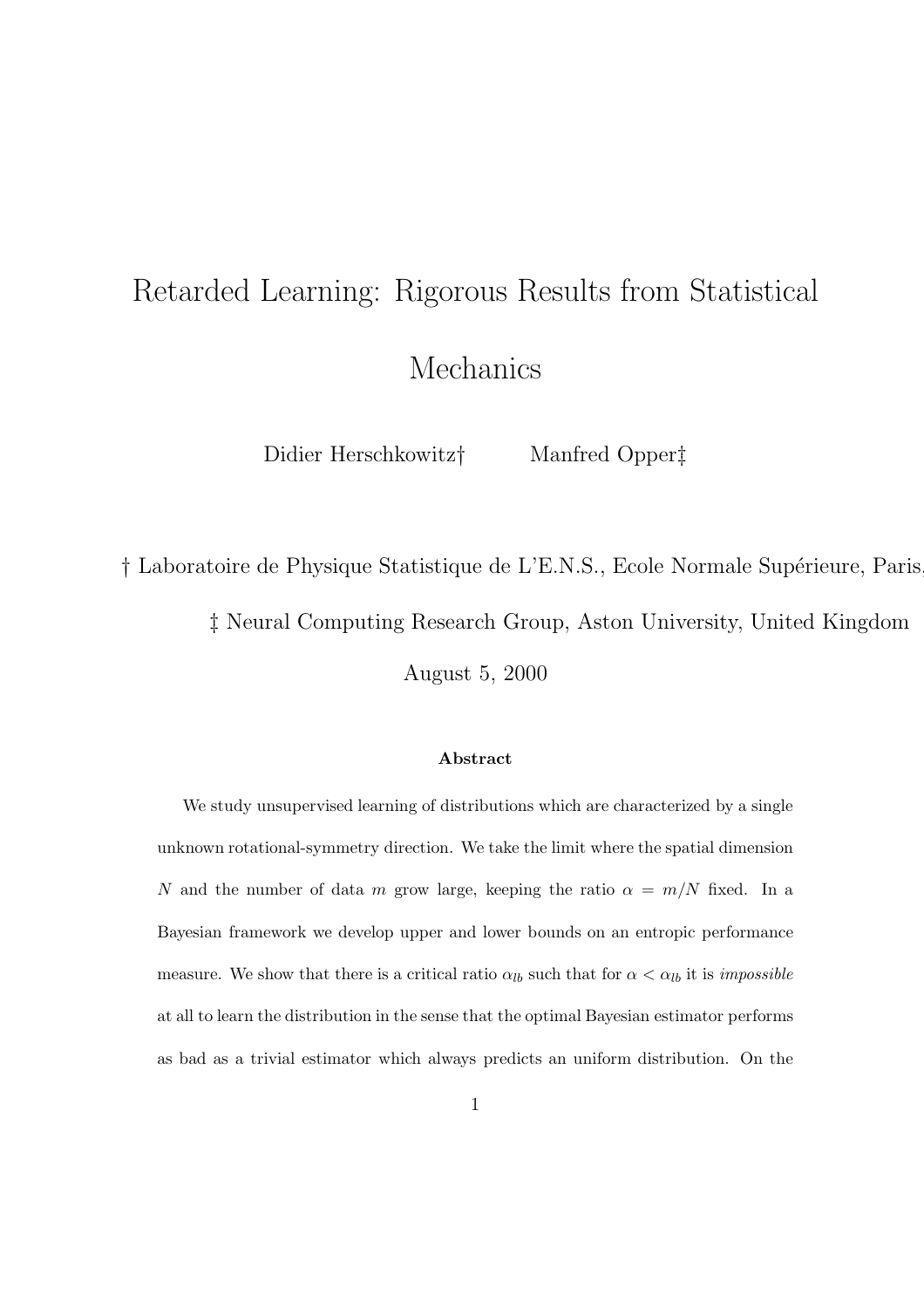other hand we also give an upper bound on the critical ratio above which nontrivial learning is possible. The bounds allow to discuss the asymptotic behaviour of the learning for continuous and discontinuous distribution.

## PACS numbers: 87.10.+e, 05.20.+m, 02.50.-r

In recent years, methods of Statistical Physics have contributed important insights into the theory of learning with neural networks and other learning machines (see e.g. [1, 2, 3]). Among the most prominent discoveries of statistical mechanics is the occurence of phase transitions in performance of learning, when data and parameters spaces of the model are high dimensional. This phenomenon describes a nonsmooth progress in the learning of an unknown rule, when the number of presented example data is gradually increased.

Besides the ubiquity of phase transitions in discrete parameter models, they are typically observed when the learning problem contains symmetries which are spontaneously broken when the scaled number of examples increases beyond a critical value [1, 4, 5]. Although phase transitions in neural networks have been analysed extensively by the method of replicas [6] it is usually hard to present a rigorous analysis (for an exception see e.g. [7] and the recent attempts of Talagrand [8]).

Hence, this often precludes a digestion of the interesting results by researchers outside the community of statistical physicists working on disordered systems.

Unfortunately, also other standard techniques based on asymptotic expansions [9] will not apply in these cases. They are only valid when the number of data is much larger than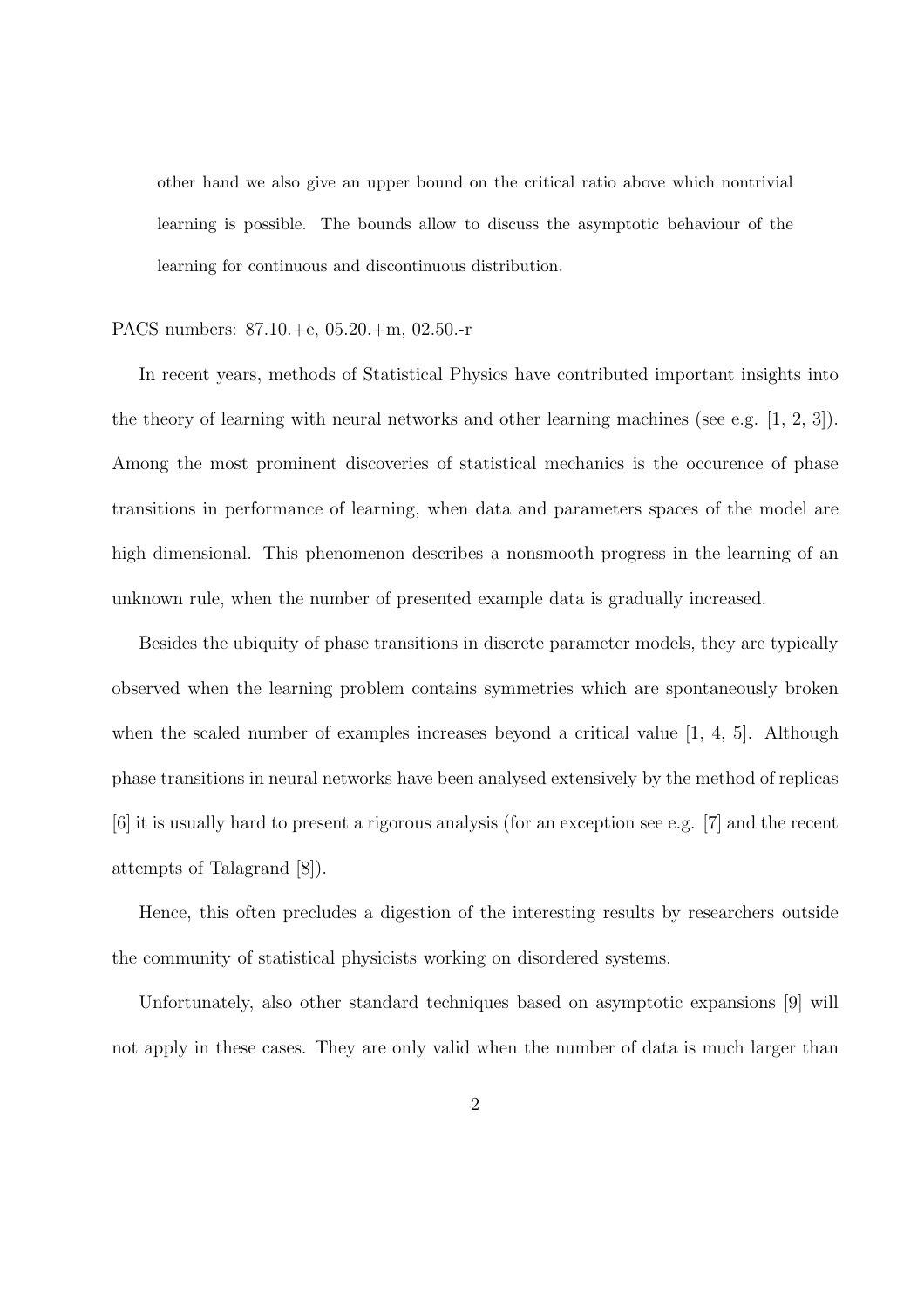the number of parameters.

In this letter we will present a rigorous but still simple approach to these problems. We combine information theoretic bounds for the performance of statistical estimators (see e.g. [10, 11, 12]) with an elementary variational principle of statistical physics [13]. This will allow us in many cases to compute rigorous upper and lower bounds for the critical number of examples at which a transition occurs.

We will explain our method for the case of retarded unsupervised learning which has been analysed before using the replica framework (see e.g. [14, 15, 16]). The goal of unsupervised learning is to find a nontrivial structure in a set of data which reflects the properties of the underlying data generating mechanism rather than being an artefact of statistical fluctuations. The phenomenon of retarded learning describes the fact that for some highly symmetric probability distributions, it is impossible at all to estimate the underlying structure (usually a symmetry direction) if the (scaled) number of data is below a certain critical value. Only above this value, estimation of the structure can start. A first attempt to study retarded learning by using exact information theoretic bounds was undertaken by [12]. However the bounds were too weak to give a nonzero bound on the critical number of examples below which learning is impossible. After introducing the cumulative risk in the general framework of unsupervised learning, we derive exact lower and upper bounds on this quantity and on the critical value after which learning can start. Then, we discuss the asymptotic behaviour of the learning for continuous and discontinuous distribution.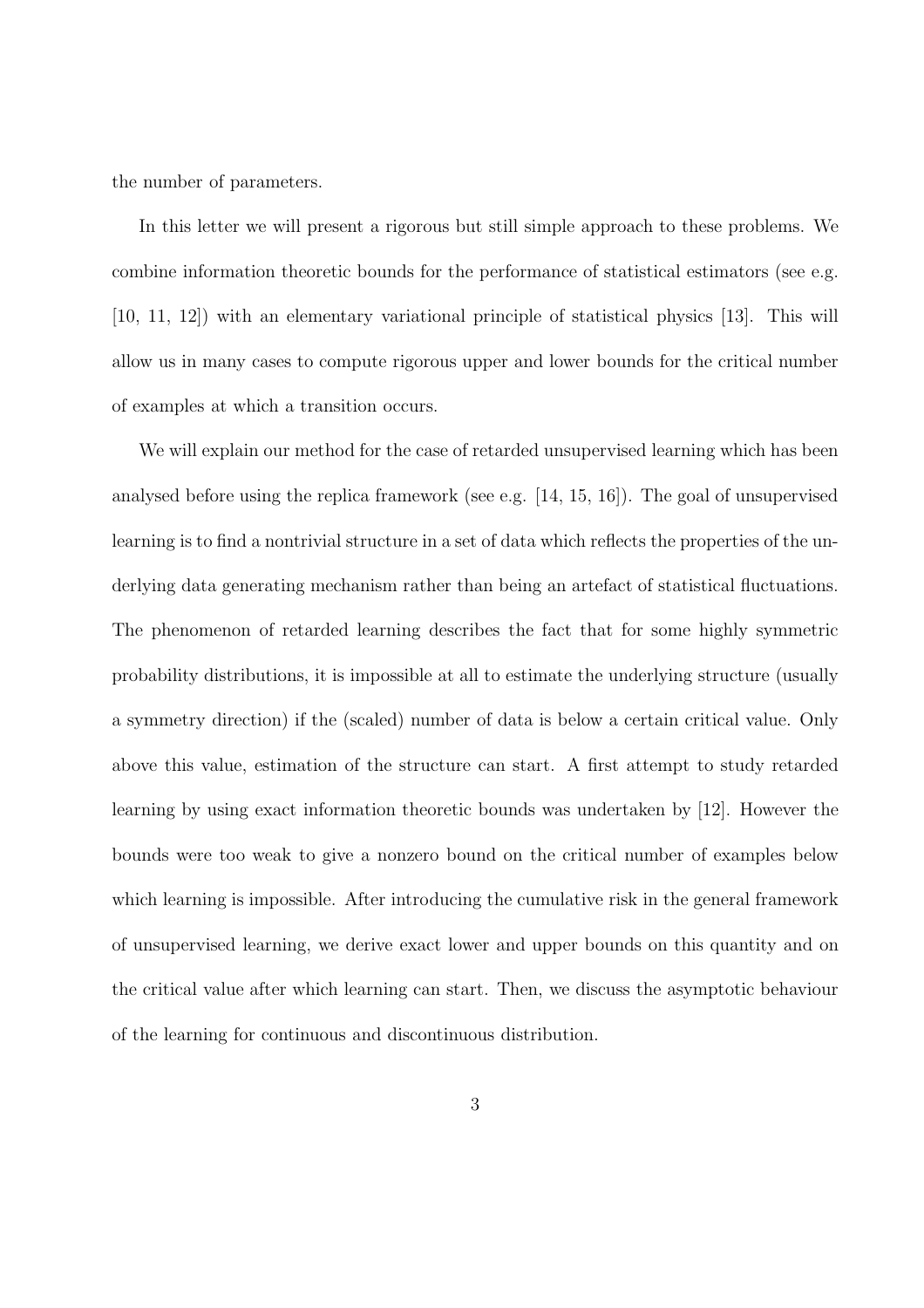We adopt a probabilistic Bayesian formulation of unsupervised learning following [17, 10, 12]. We model a situation where the probability distribution of the data is characterized by a single unknown rotational-symmetry direction w<sup>∗</sup> . More specifically, we assume that a set of t data  $x^t = x_1, \ldots, x_t$ , has been generated independently by t samplings from a distribution of the form

$$
P(\mathbf{x}|\mathbf{w}^*) = P_0(\mathbf{x}) \exp(-V(\lambda))
$$
\n(1)

where  $P_0(x) = \frac{1}{(2\pi)^{N/2}} \exp(-x^2/2)$  is a spherical Gaussian distribution and  $\lambda = \mathbf{w}^* \cdot x$  is the projection of the data vector  $x$  on the direction defined by  $w^*$ . The distribution of the projection is given by  $p(\lambda) = \frac{1}{\sqrt{2}}$  $\frac{1}{2\pi} \exp(-\lambda^2/2 - V(\lambda))$ . In the following, averaged quantities with respect to this distribution will be denoted with an overline  $(.) = \int d\lambda p(\lambda)(...)$ . Based on the set of data  $x^t$ , the goal of a learner is to produce an estimation  $\hat{P}_t(x|x^t)$  for the true distribution  $P(\mathbf{x}|\mathbf{w}^*)$ .  $\hat{P}_t$  will not necessarily belong to the given parametric class (1). The expected quality of the estimation can be measured by the averaged *relative entropy* (Kullback Leibler (KL) divergence) between the true distribution and the estimation

$$
L(\hat{P}_t, \mathbf{w}^*) \doteq \int d\mathbf{x}^t P(\mathbf{x}^t | \mathbf{w}^*) \int d\mathbf{x} P(\mathbf{x} | \mathbf{w}^*) \ln \frac{P(\mathbf{x} | \mathbf{w}^*)}{\hat{P}_t(\mathbf{x} | \mathbf{x}^t)}
$$
(2)

where  $P(\boldsymbol{x}^t | \mathbf{w}^*)$  is shortand for the product distribution  $\prod_{i=1}^t P(\boldsymbol{x}_i | \mathbf{w}^*)$  and  $d\boldsymbol{x}^t = \prod_{i=1}^m d\boldsymbol{x}_i$ . We will further adopt a Bayesian approach where we assume that "nature" draws the true parameter  $\mathbf{w}^*$  at random from a noninformative prior distribution  $p(\mathbf{w}^*)$  and associate measure  $d\mu(\mathbf{w}^*) = p(\mathbf{w}^*)d\mathbf{w}^*$  given by the uniform distribution on the sphere with radius  $\|\mathbf{w}^*\|^2 = 1$ . The case of a discrete prior will be discussed at the end.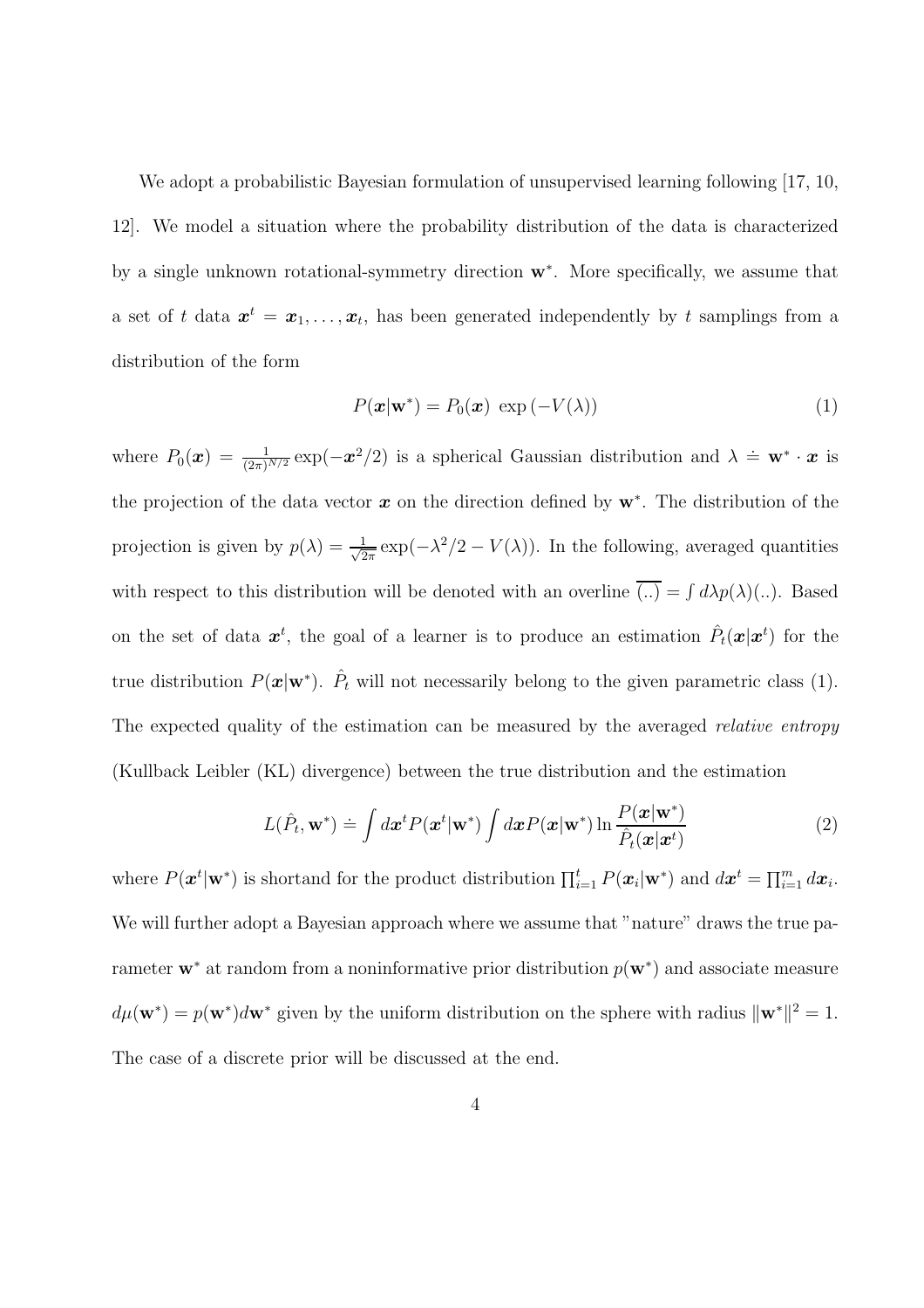The progress of the learning will be measured by the cumulative risk defined by

$$
R_m(\hat{P}) = \sum_{t=0}^{m-1} \int d\mu(\mathbf{w}^*) L(\hat{P}_t, \mathbf{w}^*)
$$
\n(3)

This measure of loss in the game of estimation is often easy to evaluate and has a variety of important applications in information theory, game theory and mathematical finance (see e.g. [10]) and also in statistical physics, as we will see in a moment. E.g. it yields a measure for the expected redundancy in compressing the training data when the true distribution is unknown and a sequential estimate is used instead for encoding. An elementary calculation shows that the posterior probability  $\hat{P}_t^{Bayes}(\boldsymbol{x}|\boldsymbol{x}^t) = \frac{\int d\mu(\mathbf{w}) P(\boldsymbol{x}^t|\mathbf{w}) P(\boldsymbol{x}^t|\mathbf{w})}{\int d\mu(\mathbf{w}') P(\boldsymbol{x}^t|\mathbf{w}')}$  $\int d\mu(\mathbf{w}) P(\mathbf{x}^t | \mathbf{w})$  achieves the *minimum* risk  $R_m^{Bayes} = R_m(\hat{P}^{Bayes})$  over all choices of estimators. Inserting this estimator into (3) and using (1) we get

$$
R_m^{Bayes} = \int d\mu(\mathbf{w}^*) \int d\mathbf{x}^m P(\mathbf{x}^m | \mathbf{w}^*) \left[ -\ln \int d\mu(\mathbf{w}) e^{-\sum_i \{V(\mathbf{w} \cdot \mathbf{x}_i) - V(\mathbf{w}^* \cdot \mathbf{x}_i)\}} \right] \tag{4}
$$

The last line looks very much like an averaged free energy in statistical mechanics for a system with hamiltonian  $\sum_i \{V(\mathbf{w} \cdot \mathbf{x}_i) - V(\mathbf{w}^* \cdot \mathbf{x}_i)\}\$ . Hence we can expect that useful bounds for this quantity can be derived using the standard variational principle of statistical mechanics [13] for the free energy.

$$
-\ln \int d\mu(\mathbf{w}) e^{-H(\mathbf{w})} \le -\ln \int d\mu(\mathbf{w}) e^{-H_0(\mathbf{w})} + \langle H - H_0 \rangle_0 \tag{5}
$$

which bounds the free energy of a system with hamiltonian  $H$  in terms of the free energy of a trial hamiltonian  $H_0$  plus a correction term. The brackets  $\langle (..)\rangle_0$  =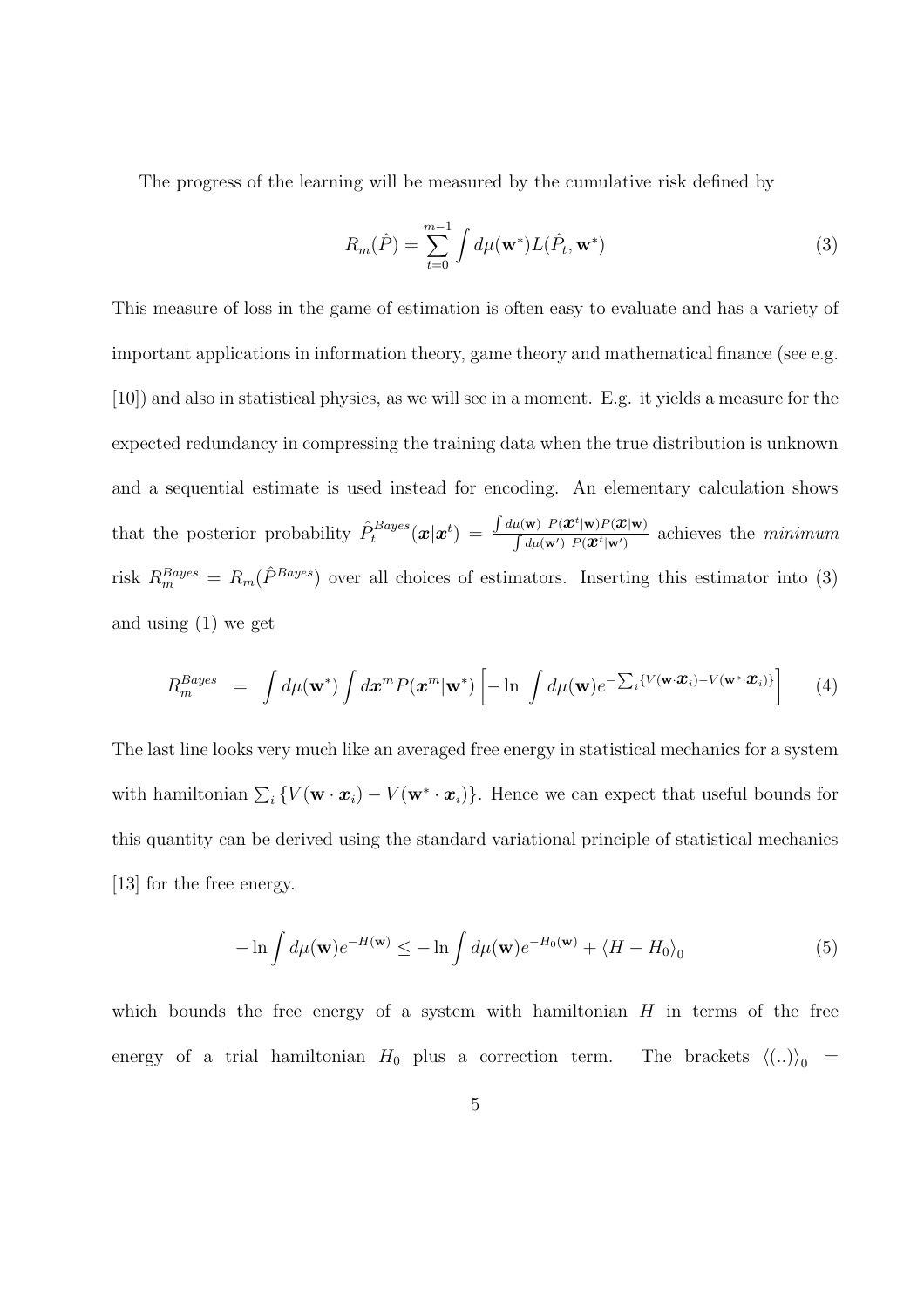$\int d\mu(\mathbf{w})e^{-H_0(\mathbf{w})}$ ...)  $\int d\mu(\mathbf{w}')e^{-H_0(\mathbf{w}')}$  denote an average with respect to the Gibbs distribution defined by  $H_0$ .

We set  $H_0 = \sum_i \{ V(\mathbf{w} \cdot \mathbf{x}_i) - V(\mathbf{w}^* \cdot \mathbf{x}_i) \}$  and  $H = \sum_i \{ \lambda V(\mathbf{w} \cdot \mathbf{x}_i) - \gamma V(\mathbf{w}^* \cdot \mathbf{x}_i) \}$  where  $\lambda, \gamma > 0$  are variational parameters. Averaging over  $P(\mathbf{x}^m | \mathbf{w}^*)$  and  $p(\mathbf{w}^*)$  both sides of (5) using Jensen's inequality in the second line, we derive the lower bound on  $R_m^{Bayes}$ 

$$
R_m^{Bayes} \geq \int d\mu(\mathbf{w}^*) d\mathbf{x}^m P(\mathbf{x}^m | \mathbf{w}^*) \left[ -\ln \int d\mu(\mathbf{w}) e^{-H} \right] + m(\gamma - \lambda) \overline{V}
$$
  
\n
$$
\geq -\int d\mu(\mathbf{w}^*) \ln \int d\mu(\mathbf{w}) \left[ \int d\mathbf{x} P_0(\mathbf{x}) \frac{e^{-\lambda V(\mathbf{x} \cdot \mathbf{w})}}{e^{(1-\gamma)V(\mathbf{x} \cdot \mathbf{w}^*)}} \right]^m + m(\gamma - \lambda) \overline{V}
$$
  
\n
$$
= -\ln \left\{ \int_{-1}^1 dq \ W_N(q) \left[ F_{\lambda \gamma}(q) \right]^m \right\} + m (\gamma - \lambda) \overline{V}
$$

where  $W_N(q) = \int d\mu(\mathbf{w}) \delta(q - \mathbf{w}.\mathbf{w}^*) \propto (1 - q^2)^{\frac{N-3}{2}}$  and

$$
F_{\lambda\gamma}(q) = \int Dx \int Dy e^{-\lambda V(x) - (1-\gamma)V(xq+y\sqrt{1-q^2})}
$$

 $Dx = e^{-\frac{1}{2}x^2} dx/\sqrt{2\pi}$  is the gaussian measure. This bound holds for every N and every m.

For convenience, we will compare the cumulative risk of the Bayes estimator to the risk of a trivial estimator which assumes that there is no specific structure in the data and always predicts with the spherical distribution  $\hat{P}^{triv}_{t}(\boldsymbol{x}) = P_0(\boldsymbol{x})$  thereby achieving the trivial total risk  $R_m^{triv} = R_m(\hat{P}^{triv}) = -m\overline{V}$ . Note, that  $\overline{V}$  is a nonpositive quantity. We are interested in the difference  $\Delta R_m = R_m^{triv} - R_m^{Bayes}$  between the trivial and Bayes risk. In order to show the phenomenon of retarded learning, we take the thermodynamic limit  $N \to \infty$  with  $\alpha = m/N$ fixed. The integral can be evaluated by Laplace's method which gives an upper bound for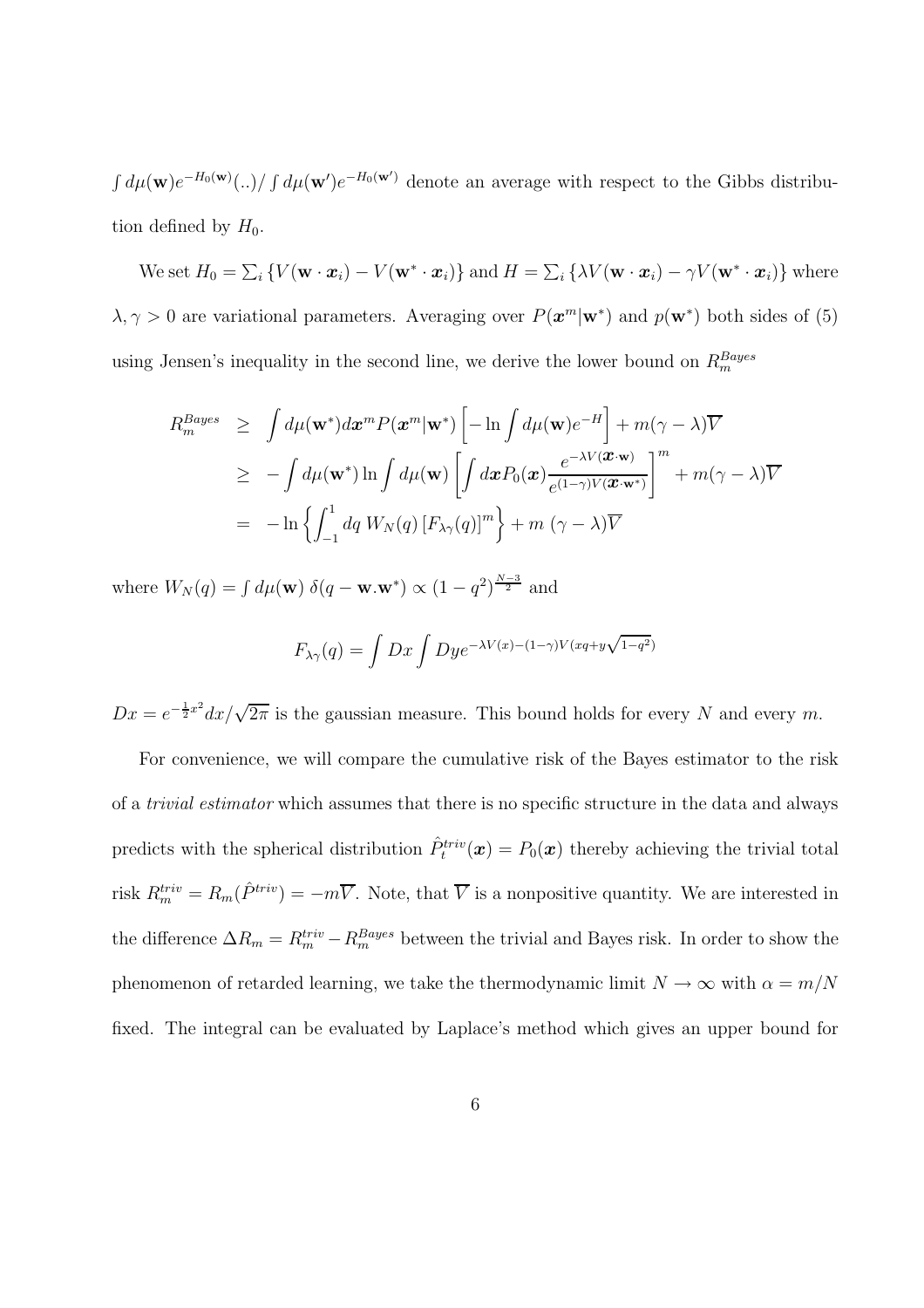$\Delta R_m$ 

$$
\lim_{N \to \infty} \Delta R_{\alpha N} / N \leq \min_{q} \left\{ \frac{1}{2} \ln(1 - q^2) + \alpha \ln F_{\gamma \lambda}(q) \right\} + \alpha (\lambda - \gamma - 1) \overline{V}
$$
 (6)

For sufficiently small  $\alpha$ , the bound (6) is optimized for  $\gamma = 0$  and  $\lambda = 1$ . For any potential V having the property  $\overline{\lambda} = 0$  (ie. when the problem is not trivially learnable by computing the mean of the data) there is some critical value  $\alpha_{lb} = (1 - \overline{\lambda^2})^{-2}$  such that as long as  $\alpha \leq \alpha_{lb}$  the minmizer is  $q = 0$  and  $\lim_{N\to\infty} \Delta R_{\alpha N}/N \leq 0$  (see Fig. 1). As the Bayes risk is optimal  $\Delta R_m \ge 0$  and we conclude that  $\lim_{N\to\infty} \Delta R_{\alpha N}/N = 0$  at least for  $\alpha \le \alpha_{lb}$ . This proves the existence of a region of retarded learning, where even the risk of the optimal Bayes estimator is to leading order in  $N$  as large as the risk of a trivial estimator which assumes that there is no any spatial structure at all. Hence, it is also impossible to estimate the rotational-symmetry direction of the data generating distribution.

We now derive a lower bound on  $\Delta R_m$ . Using the fact that  $R_m^{Bayes}$  is the minimimum cumulative risk over any choice of estimators, for any distribution  $Q(\mathbf{x}|\mathbf{w})$  and estimator  $\hat{Q}(\boldsymbol{x}|\boldsymbol{x}^t)=\frac{\int d\mu(\mathbf{w})\,\,Q(\boldsymbol{x}^t|\mathbf{w})Q(\boldsymbol{x}|\mathbf{w})}{\int d\mu(\mathbf{w}')\,\,Q(\boldsymbol{x}^t|\mathbf{w}')}$  $\frac{\mu(\mathbf{w}) Q(\mathbf{x}^t | \mathbf{w}) Q(\mathbf{x}^t | \mathbf{w})}{\int d\mu(\mathbf{w}') Q(\mathbf{x}^t | \mathbf{w}')}$  we have  $R_m^{Bayes} \leq R_m(\hat{Q})$ . Setting  $H = -\ln \frac{Q(\mathbf{x}^m | \mathbf{w})}{P(\mathbf{x}^m | \mathbf{w}^*)}$  in (5) and restricting ourselves to the class of trial Hamiltonians  $H_0$  which do not depend on  $\boldsymbol{x}^m$ , it can be shown that the optimal choice is the data average  $H_0 = \int d\mathbf{x}^m P(\mathbf{x}^m | \mathbf{w}^*) H$ , for which, on average, the correction term in (5) vanishes. This yields

$$
R_m^{Bayes} \leq R_m(\hat{Q})
$$
  
= 
$$
- \int d\mu(\mathbf{w}^*) d\mathbf{x}^m P(\mathbf{x}^m | \mathbf{w}^*) \ln \frac{\int d\mu(\mathbf{w}) Q(\mathbf{x}^m | \mathbf{w})}{P(\mathbf{x}^m | \mathbf{w}^*)}
$$
 (7)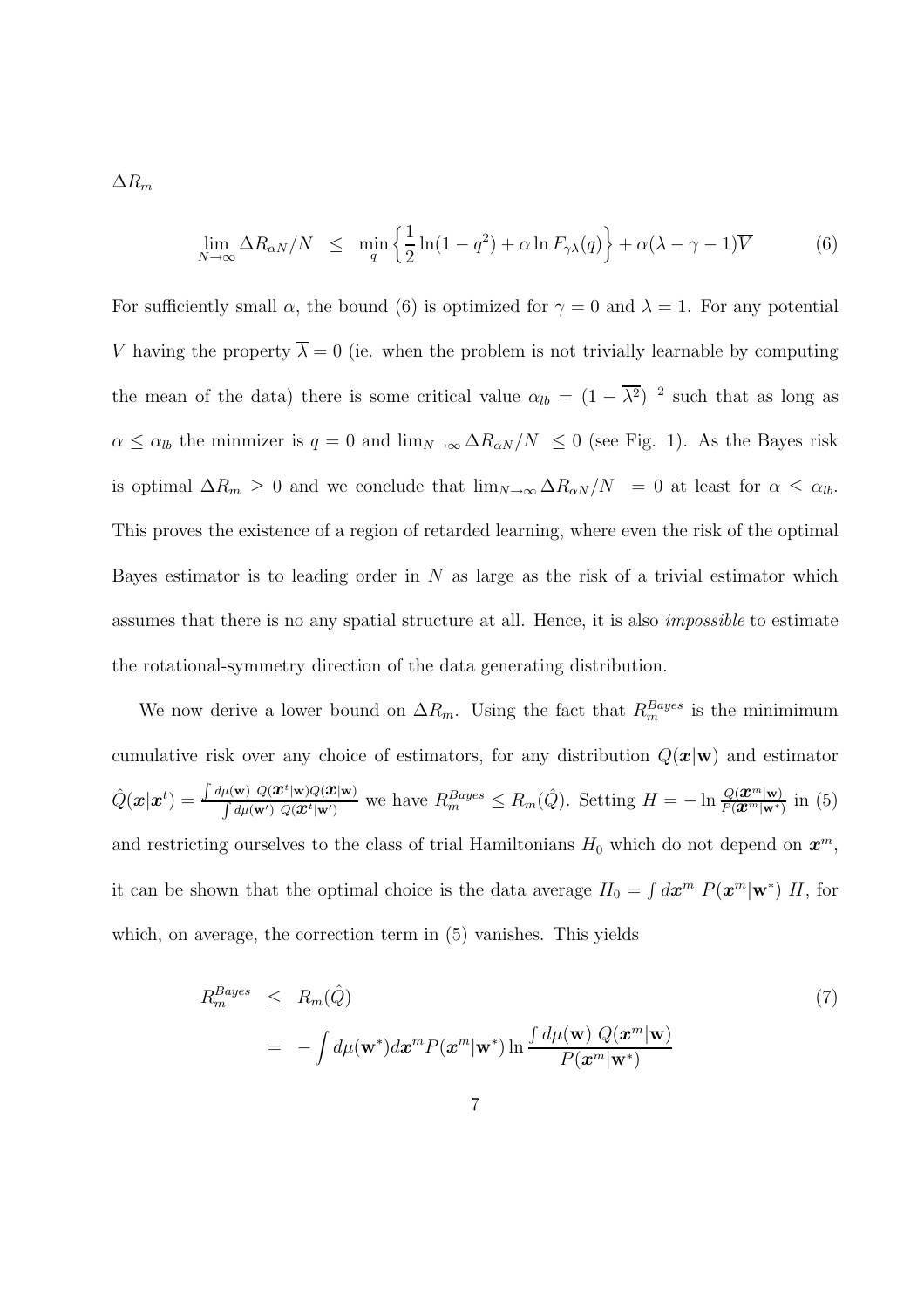$$
\leq -\int d\mu(\mathbf{w}^*) \ln \int d\mu(\mathbf{w}) \exp -m \int d\mathbf{x} P(\mathbf{x}|\mathbf{w}^*) \ln \frac{Q(\mathbf{x}|\mathbf{w})}{P(\mathbf{x}|\mathbf{w}^*)}
$$

We now have to find a good choice for  $Q(\mathbf{x}|\mathbf{w})$ . For  $Q(\mathbf{x}|\mathbf{w})$  has a structure of the form (1), we set  $Q(\mathbf{x}|\mathbf{w}) = P_0(\mathbf{x}) \exp(-U(\mathbf{w} \cdot \mathbf{x}))$  such that in the thermodynamic limit we get the lower bound for  $\Delta R_m$ 

$$
\lim_{N \to \infty} \Delta R_{\alpha N} / N \ge \max_{q} \left\{ \frac{1}{2} \ln(1 - q^2) - \alpha \int Dx \exp(-U_q(x)) U(x) \right\} \tag{8}
$$

with

$$
U_q(x) = -\ln \int Dy \exp -V(xq + y\sqrt{1 - q^2}).
$$
\n(9)

It is easy to see that the bound is maximised for  $U(x) = U_q(x)$ . With this choice for U, we find that there exists an  $\alpha_{ub}$  such that for  $\alpha > \alpha_{ub}$ , we have  $\lim_{N\to\infty} \Delta R_{\alpha N}/N > 0$ which means that now the performance of the Bayes risk is better than the trivial risk and a nontrivial estimation of the direction  $\mathbf{w}^*$  is possible (see Fig. 1).  $\alpha_{ub}$  is an upper bound on the region of retarded learning but has no simple analytical expression.

We now discuss the asymptotic behaviour  $\alpha \to \infty$  for  $R_m^{Bayes}/N$  expanding the bounds (6) and (8) for  $q \to 1$ . For a smooth potential V both bounds give asymptotically the same logarithmic growth  $R_m^{Bayes}/N \to 1/2$  ln  $\alpha$  which can also be obtained by well known asymptotc expansions involving the Fisher information matrix [18, 19, 11]. However, when the potential exhibits a discontinuity of the form  $V(\lambda) = -\ln 2\Theta(\lambda) + U(\lambda)$  with corresponding projection distribution  $p(\lambda) = \Theta(\lambda) \frac{2}{\sqrt{2}}$  $\frac{2}{2\pi} \exp(-\lambda^2/2 - U(\lambda))$  where  $\Theta(\lambda)$  is the Heaviside function and U is smooth, the standard asymptotic expansions do not apply. However, our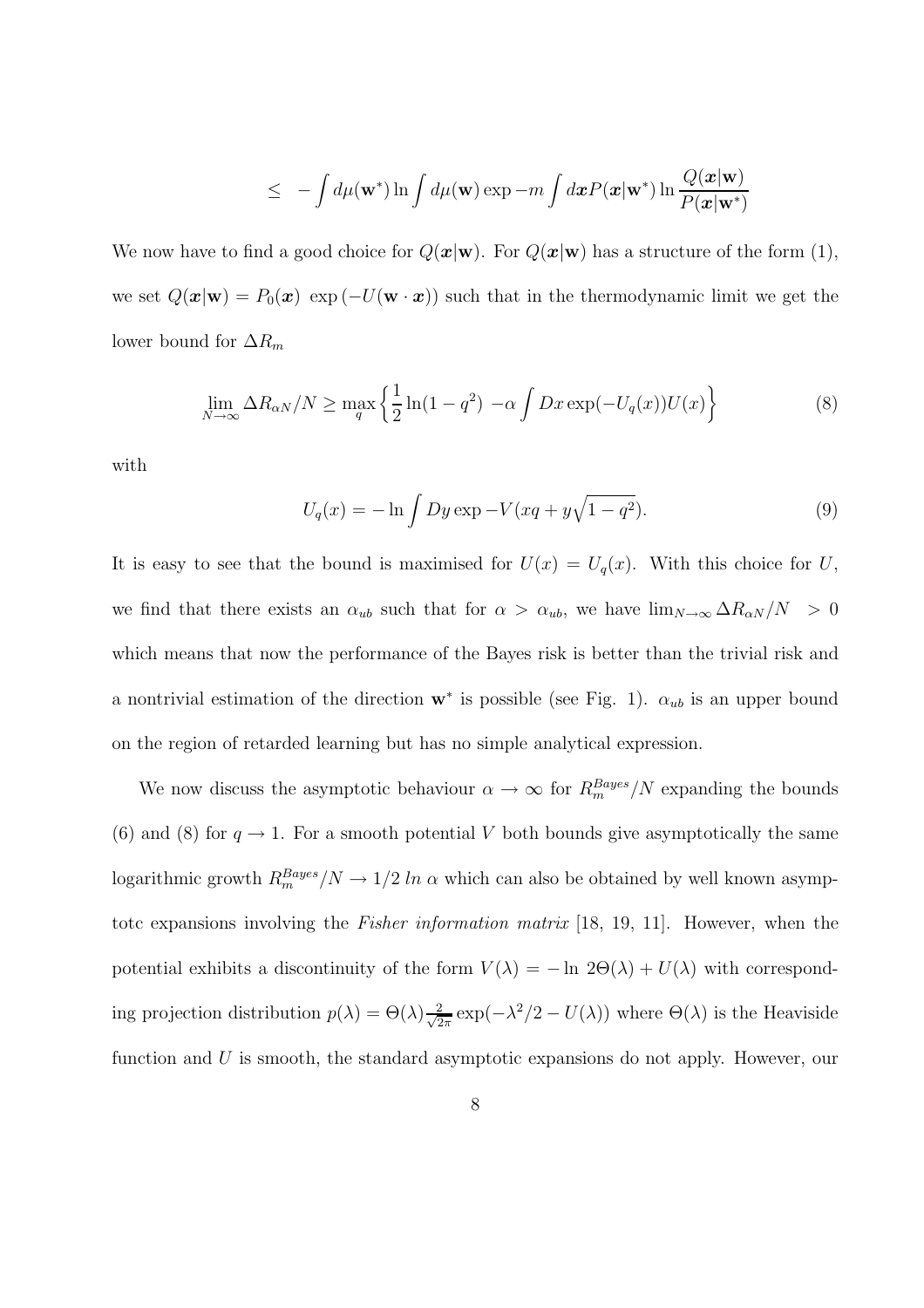bounds yield  $R_m^{Bayes}/N \to \ln \alpha$ .

In virtue of (7) our bounds are also bounds on the perfomance of the estimator  $\hat{Q}$  which uses the optimizing potential  $U_q$ . It follows that  $R_m(\hat{Q})$  has the same asymptotic behavior as the optimal  $R_m^{Bayes}$ . This could simplify the estimation of discontinuous probability in using smoothened distribution like (9) without loosing much in perfomance asymptotically. For example, following (9), the case  $V(\lambda) = -\ln 2\Theta(\lambda)$  can be well estimated using  $U_q(\lambda) =$  $-\ln 2H(-q\lambda/\sqrt{1-q^2})$  where  $H(x) = \int_x^{\infty} Dx$  and where q solution of (8), is an adjustable parameter for each value of  $\alpha$ .

Our approach is also easily applied to a discrete prior distribution, e.g. a uniform distribution on the hypercube [20]. Again, for small  $\alpha$  we find a region of retarded learning  $\Delta R_m^{Bayes}/N = 0$  at least for  $\alpha \leq \alpha_{lb}$  where  $\alpha_{lb}$  is exactly the same as for the spherical prior.

For illustration, we apply our bounds to the simple case of a Gaussian distribution for which all integrals can be done analytically. Other distributions will be discussed in [21]. We set  $P(\bm{x}|\mathbf{w}^*) = \frac{1}{(2\pi)^{N/2}(1+A)} \exp(-\frac{1}{2})$  $\frac{x^2}{2} + \frac{A}{2(1+)}$  $\frac{A}{2(1+A)}(\boldsymbol{x}\cdot\mathbf{w}^*)^2\Big)$ . The data are normally distributed with unit variance in all directions perpendicular to  $w^*$  and with variance  $1 + A$  in the direction  $\mathbf{w}^*$ . The upper and lower bounds (6) and (8) for  $N \to \infty$  (optmized w.r.t.  $\lambda$  and  $\gamma$ ) are shown in Figure 1 for  $A = -0.5$  for which we obtain  $\alpha_{lb} = 1/A^2 = 4$ . We have compared our bounds with numerical simulations. Since it is hard to compute the Bayes optimal estimation algorithmically, we have used the following (suboptimal) algorithm instead. From the data set  $x^t$  generated by  $P(x|w^*)$ , we have computed the estimated direction  $\hat{\mathbf{w}}(x^t)$  for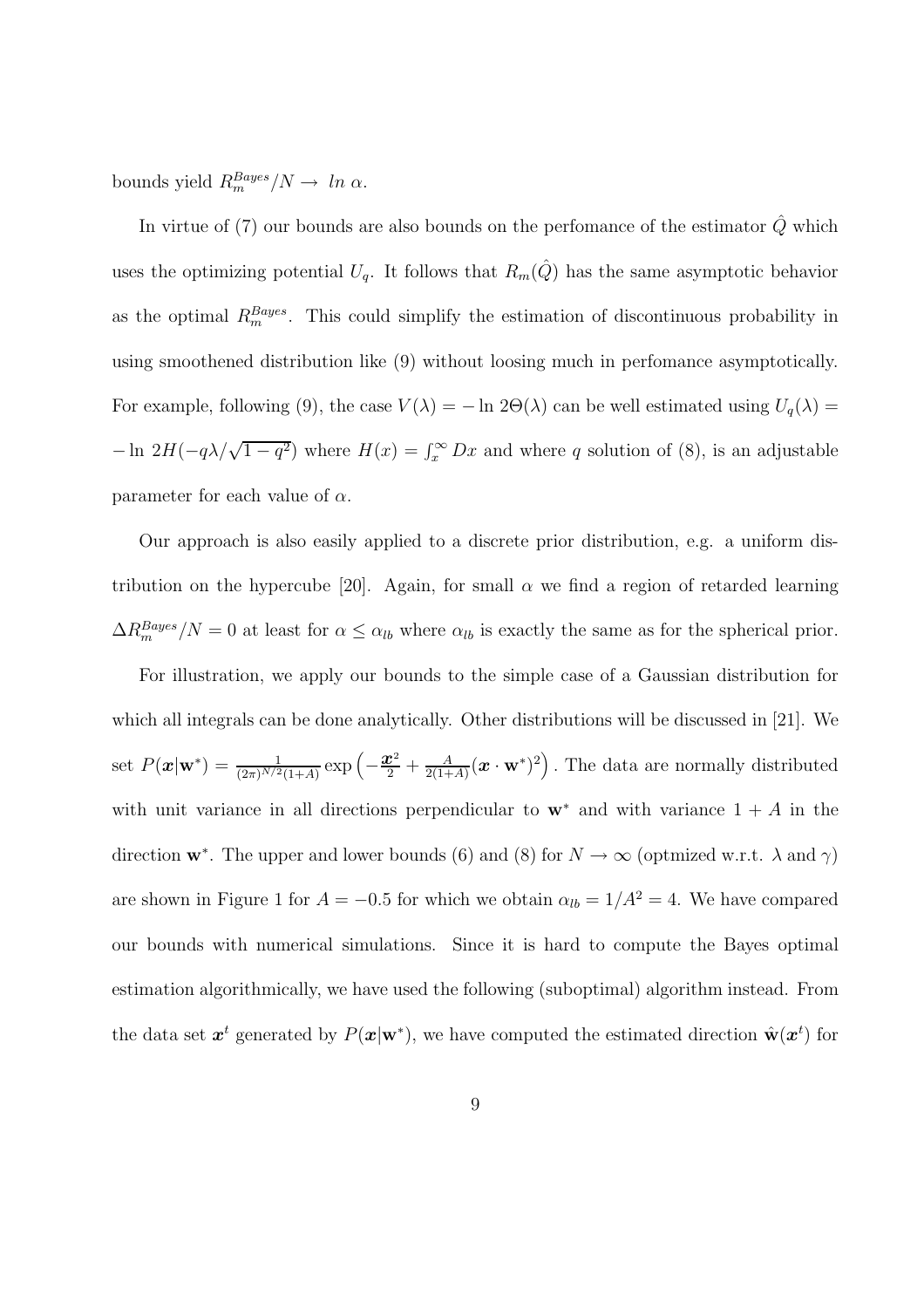$\mathbf{w}^*$  in a way similar to [14], using a maximum likelihood algorithm  $\hat{\mathbf{w}} = arg \max_{\mathbf{w}} \ln P(\mathbf{x}^t | \mathbf{w})$ . We then estimate the true distribution using the plugin estimator  $\hat{P}_t^p(\bm{x}|\bm{x}^t) \doteq P(\bm{x}|\hat{\mathbf{w}}(\bm{x}^t))$ which gives the KL divergence

$$
\int d\boldsymbol{x} P(\boldsymbol{x}|\mathbf{w}^*) \ln \frac{P(\boldsymbol{x}|\mathbf{w}^*)}{\hat{P}_t^p(\boldsymbol{x}|\boldsymbol{x}^t)} = \frac{A^2}{1+A} (1 - (\mathbf{w}^* \cdot \hat{\mathbf{w}}(\boldsymbol{x}^t))^2)
$$

and the cumulative entropic risk  $R_m(\hat{P}^p)$  can be easily approximated numerically by averaging over a large number of data sets. Figure 1 shows the difference  $R_m(P^{triv}) - R_m(\hat{P}^p)$ . As we can see, until  $\alpha \approx \alpha_{lb}$ , we are in the retarded learning regime: the error of the plugin estimator is even worse than the trivial estimator. This is due to the fact that the plugin



Figure 1: Upper and lower bound for the Bayes Risk  $\Delta R_m/N = (R_m^{Bayes} - R_m^{trivial})/N$  in the limit  $N \to \infty$  for the gaussian case  $A = -0.5$ .  $\alpha_{lb} = 4$ . Numerical simulation of  $(R_m(P^{triv}) - R_m(\hat{P}^p))/N$  with  $N = 100$  for the plugin estimator average over 50 data sets.

estimator has to keep an ellipsoidal form which is always different from spherical in a region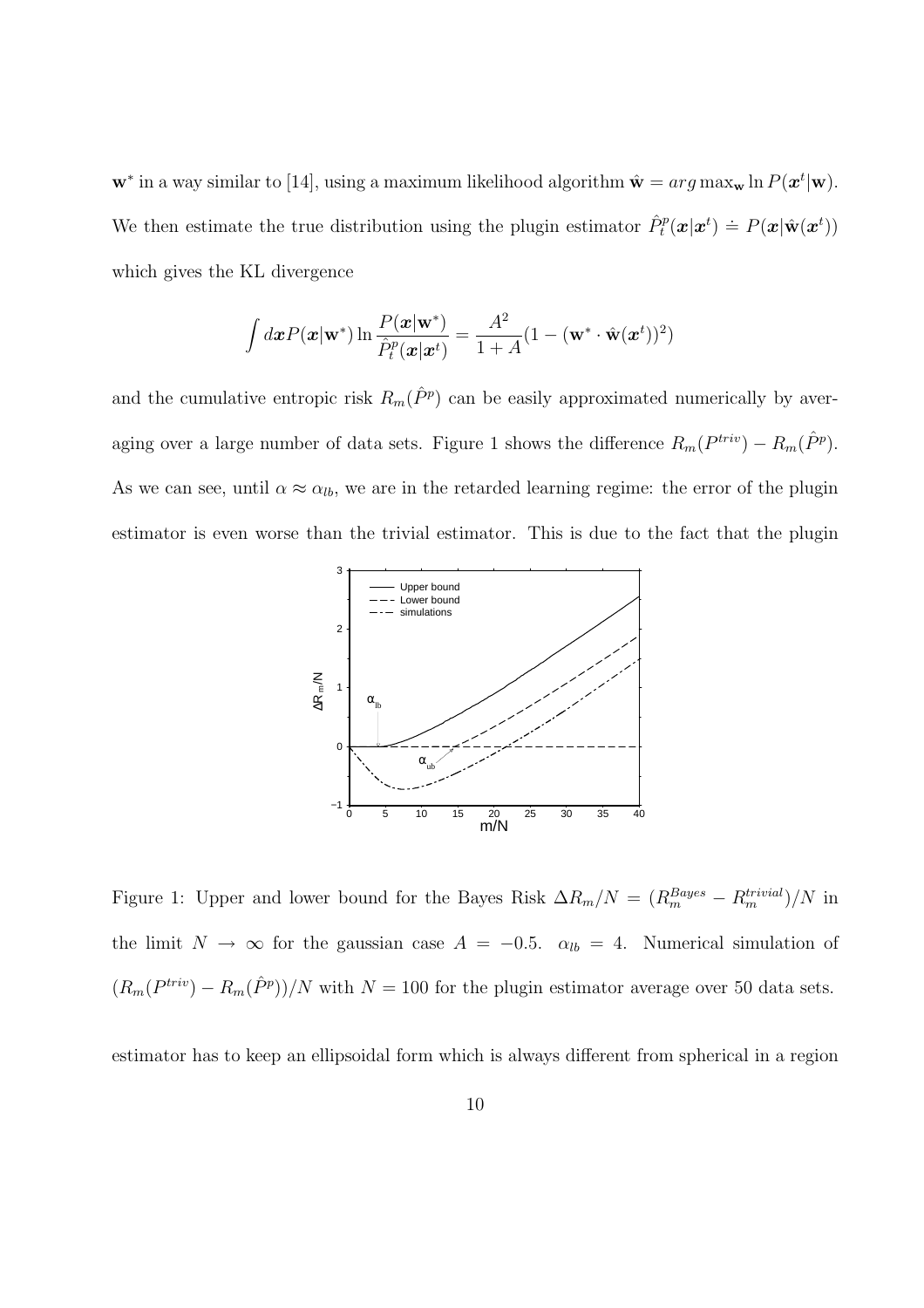where no special direction appears. As soon as nontrivial learning of w<sup>∗</sup> becomes possible, the performance of the plugin estimator change to become better than the trivial one. Then the curve start to increase. The Bayes estimator does not have this kind of disadvantage and can take a form closer to the spherical distribution in the retarded learning region by smoothing over the parameters  $w^*$ . Remark that as the Bayes risk is optimal, the upper bound on  $\Delta R_m$  is also an upper bound on every estimator while the lower bound is only a lower bound on the Bayes risk.

It is interesting to note that the plugin estimator  $\hat{P}_t^p(x|x^t) \doteq P_0(x) \exp(-U_q(x|\hat{\mathbf{w}}(x^t)))$ where  $U_q$  is given by (9) and with  $q = \mathbf{w}^* \cdot \hat{\mathbf{w}}$  would have minimized the loss (2) and improved the learning performances over any other choices of potential in the exponent (see [21]).  $q = \mathbf{w}^* \cdot \hat{\mathbf{w}}$  is not known in general, but it would be calculable in the thermodynamic limit with replica technique.

In this contribution, we have put the phenomenon of retarded learning first established by the replica method of statistical mechanics on a rigorous footing, by optimization of information theoretic risk bounds. These bounds were derived by a very simple variational method. The quality of such bounds extend from a region where the number of data is much larger than the dimension of the parameter space to a nonasymptotic region where it is difficult to obtain rigorous results.

Our bounds and the critical value  $\alpha_{lb}$  as a lower bound for the region of retarded learning are in very good agreement with results obtained with the statistical mechanics "replica"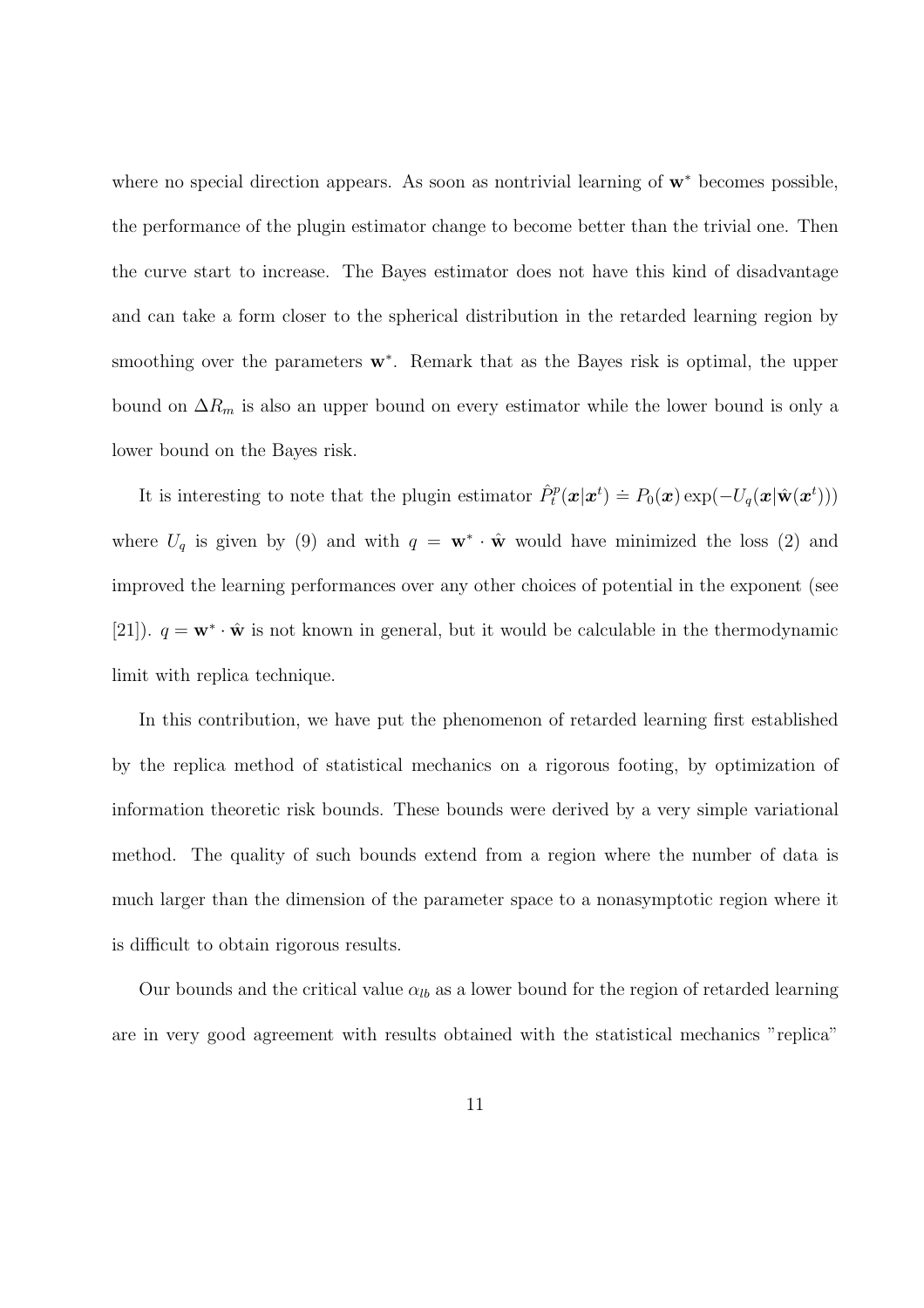technique [15, 20, 12] and in very good agreement with numerical simulations. We also proved that estimation of discontinuous distribution using smoothened effective distribution of the type (9) can lead to asymptotic performance close to optimum.

Our bounds apply to very differents situation like spherical and discrete priors and discontinuous likelihoods for which standard asymptotic expansions can not be applied. Although we have worked with a simple model class with only a single rotational-symmetry direction, we expect that the effect of retarded learning should also be relevant in realistic situations. It would be important to further develop a theory which can be helpful in practice to decide if structures that have been estimated from a dataset in a high dimensional space reflects a real feature of the underlying distribution or if the result is expected to be a spurious effect of random fluctuations.

We are grateful to J.-P. Nadal for helpful discussions.

## References

- [1] H.S. Seung, H. Sompolinsky and N. Tishby, Phys. Rev. A, 45: 6056-6091, 1992.
- [2] T. L. H. Watkin, A. Rau and M. Biehl; Rev. Mod. Phys. 65, 499 (1993).
- [3] M. Opper and W. Kinzel; Statistical Mechanics of Generalization, Models of Neural Networks III, ed. by J. L. van Hemmen, E. Domany and K. Schulten, published by Springer Verlag (1996).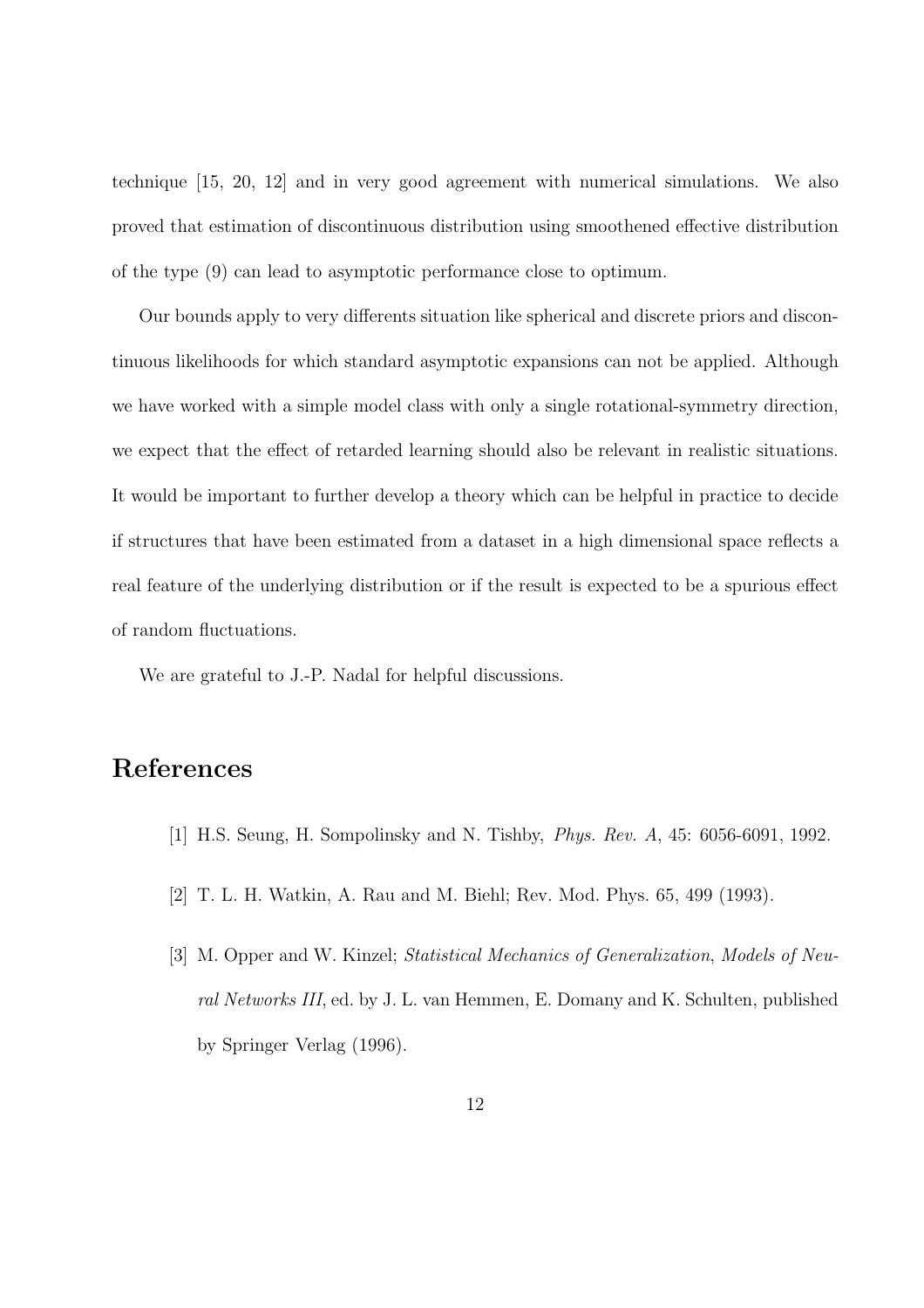- [4] H. Shwarze, M. Opper and W. Kinzel, Phys. Rev. A, 46:R6185-R6188, 1992.
- [5] M. Opper, Phys. Rev. Lett., 72:2113-2116, 1994; Phys. Rev. E, 51 (4):3613-3618, 1995.
- [6] M. Mezard, G. Parisi and M. A. Virasoro, Spin glass theory and beyond, World Scientific, Singapore, 1987
- [7] D. Haussler, M. Kearns, S. Seung and N. Tishby, Machine Learning 25(2-3):195- 236, 1996.
- [8] http://www.math.ohio-state.edu/ talagran/
- [9] S. Amari and N. Murata, Neural Computation, 5:140-153, 1993.
- [10] D. Haussler and M. Opper, Annals of Statistics 25 (6):2451-2492, 1997;
- [11] N. Brunel and J.-P. Nadal, Neural Computation, 10 (7):1731-1757, 1998.
- [12] D. Herschkowitz and J.-P. Nadal, *Phys. Rev. E*, 59 (3):3344-3360, 1999.
- [13] R. P. Feynman and A. R. Hibbs, Quantum Mechanics and Path Integrals, McGraw-Hill, Inc., 1965
- [14] M. Biehl and A. Mietzner, *Europhys. Lett.*, 24 (5):421-426, 1993.
- [15] P. Reimann and C. Van den Broeck, Phys. Rev. E, 53 (4):3989-3998, 1996.